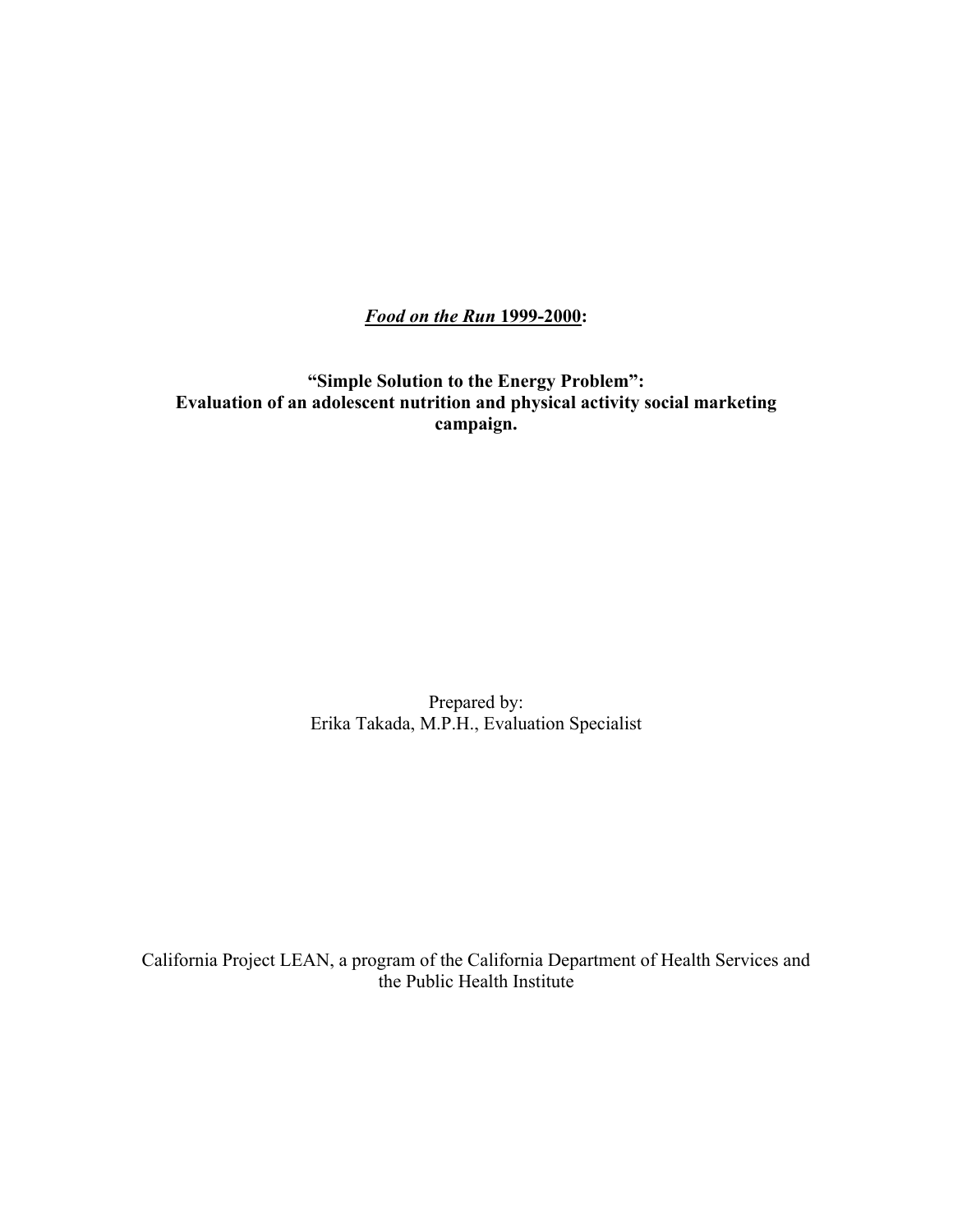# **CONTENTS**

# Introduction

*Food on the Run* Program *Food on the Run* Social Marketing Plan

# Methods

 Campaign Dissemination Evaluation

# Results

 Recognition The Message Targeted Behaviors

# Discussion

Recommendations Campaign Implementation Evaluation

# Appendix A

- 1. Simple Solution poster
- 2. Simple Solution illustrated logo
- 3. Countertop display
- 4. Tip sheets (front and back)
- 5. Public Service Announcement scripts (radio)

# Appendix B

Evaluation Survey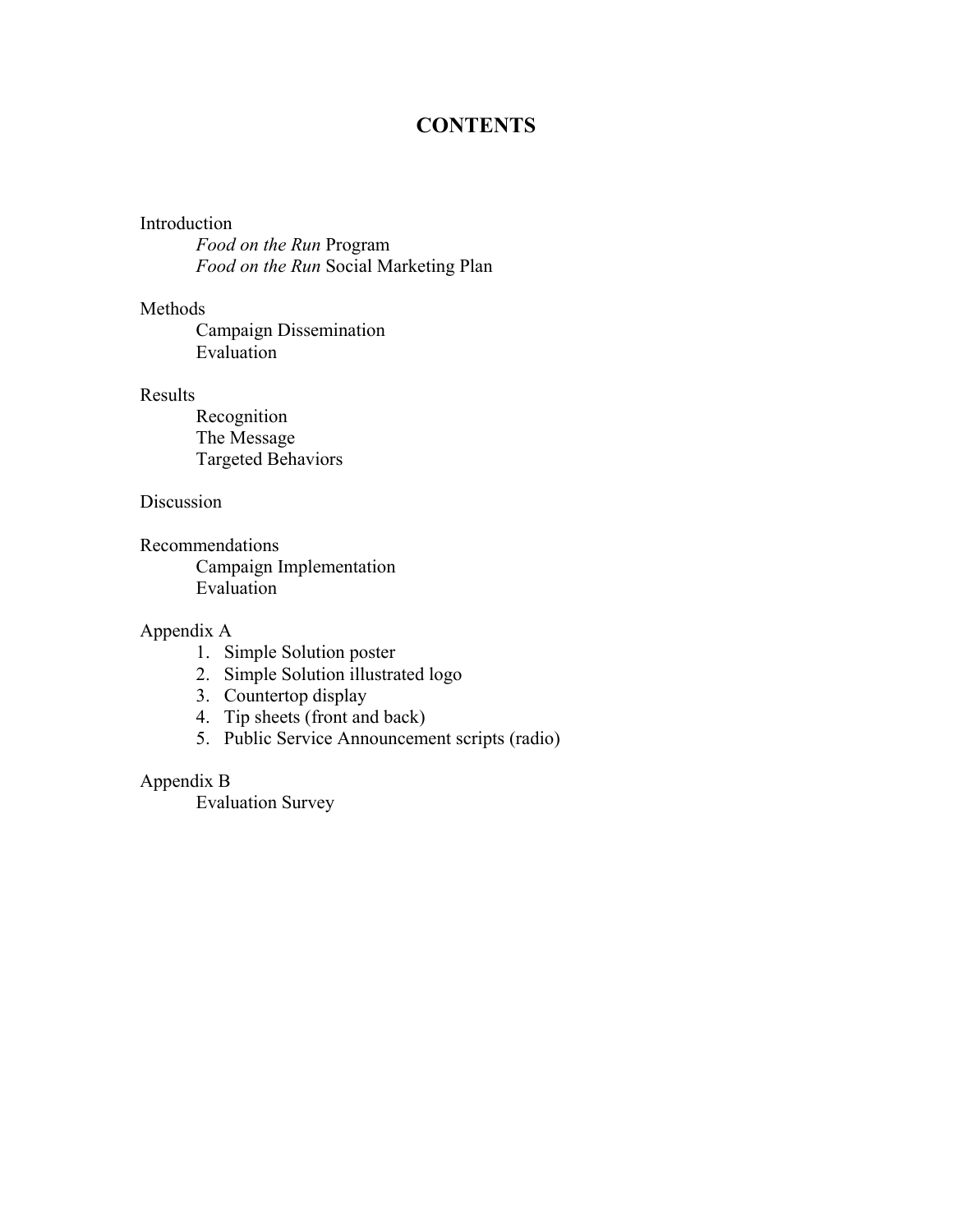# **INTRODUCTION AND BACKGROUND**

In the 1999-2000 *Food on the Run* (FOR) project year the "Simple Solution to the Energy Problem" ("Simple Solution") campaign was released. During that project year an evaluation was conducted to measure the awareness of and exposure to components of the campaign by high school students in California, particularly those students who attended *Food on the Run* high schools.

# *Food on the Run* Program

*Food on the Run* is a multi-component high school-based intervention program to promote healthy eating and physical activity among adolescents. It is organized by California Project LEAN (Leaders Encouraging Activity and Nutrition), a program of the California Department of Health Services and the Public Health Institute. Its mission is to increase healthy eating and physical activity among teens as a way to improve health and reduce risk of chronic disease. The goals of FOR are to conduct a high school-based program that:

- Prompts high school students to advocate for additional healthy food and physical activity options;
- Advances policy and environmental changes that promote healthy eating and physical activity options in the school and surrounding community; and
- Motivates students to eat healthier and engage in more physical activity using a social marketing approach.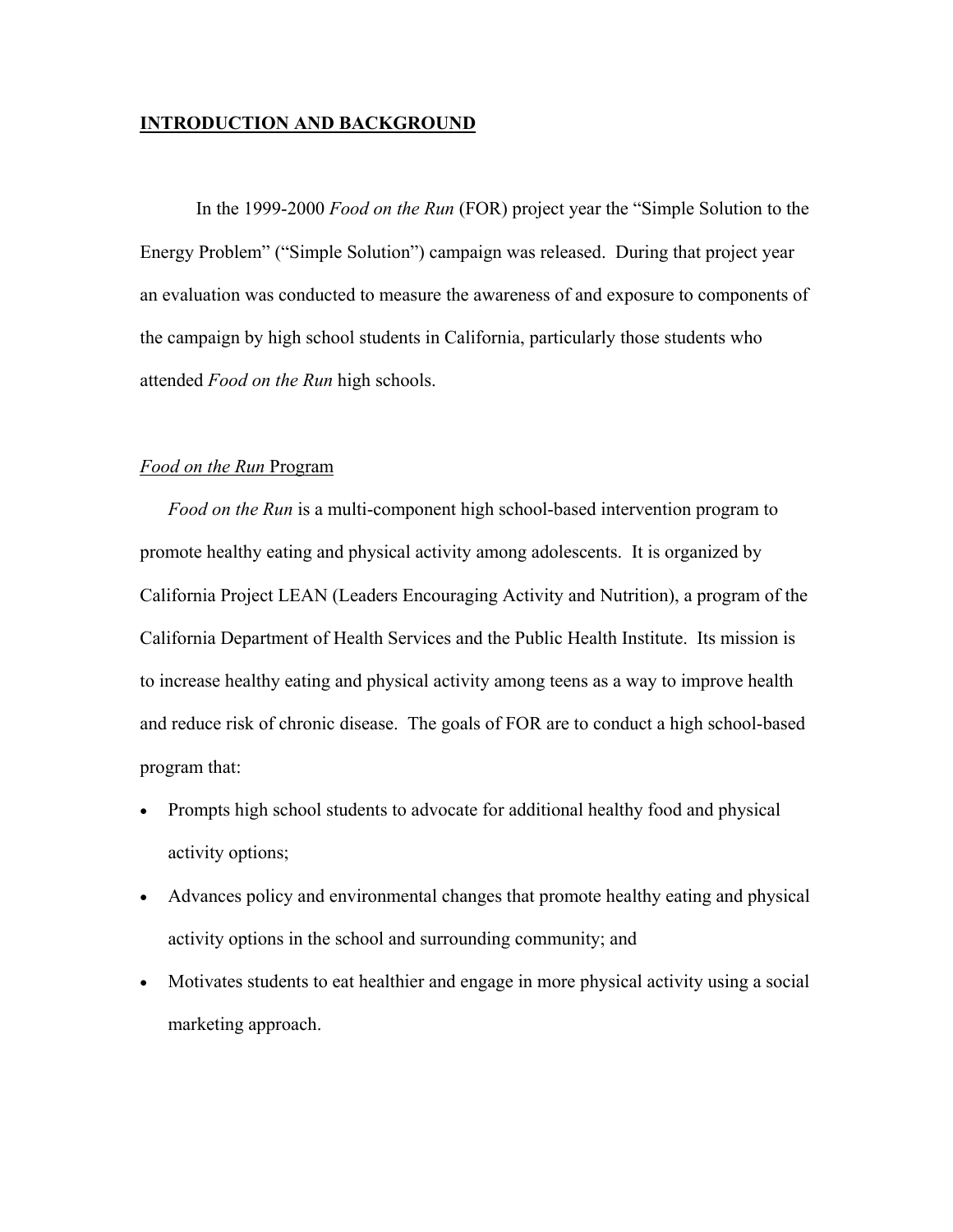FOR's primary target audience is multiethnic underserved high school students. Secondary target audiences include family members, school staff, community leaders and policymakers.

### *Food on the Run* Social Marketing Plan

In November 1998 a social marketing plan was developed with Prospects Associates that recommends communication objectives and strategies for the FOR program. The plan was written with California Project LEAN's existing delivery mechanisms, goals, past successes, and program resources in mind, and incorporates ideas for state and community-level implementation and partnership activities.

This social marketing plan is the basis of the delivery of FOR's *Simple Solution to the Energy Problem* campaign. The *Simple Solution* campaign focuses particularly on the 3<sup>rd</sup> FOR goal mentioned above: "Motivates students to eat healthier and engage in more physical activity using a social marketing approach." This plan is a product of five key formative research components: a literature review, key informant interviews, focus groups, commercial market data (Teenage Research Unlimited) and a target audience profile based on the Diffusion of Innovations model.

Some of the formative research findings included the following. Adolescents were influenced to an extent by both advertisements and by what their peers ate and did with their free time. They were inundated with advertisements for foods high in fat, sugar and salt. The most popular foods among teens were pizza, french fries, cereal, hamburgers, cheeseburgers, and chicken nuggets – over 80 percent of teens reported liking these foods. On the other hand, teens also enjoyed healthy eating. Healthy eating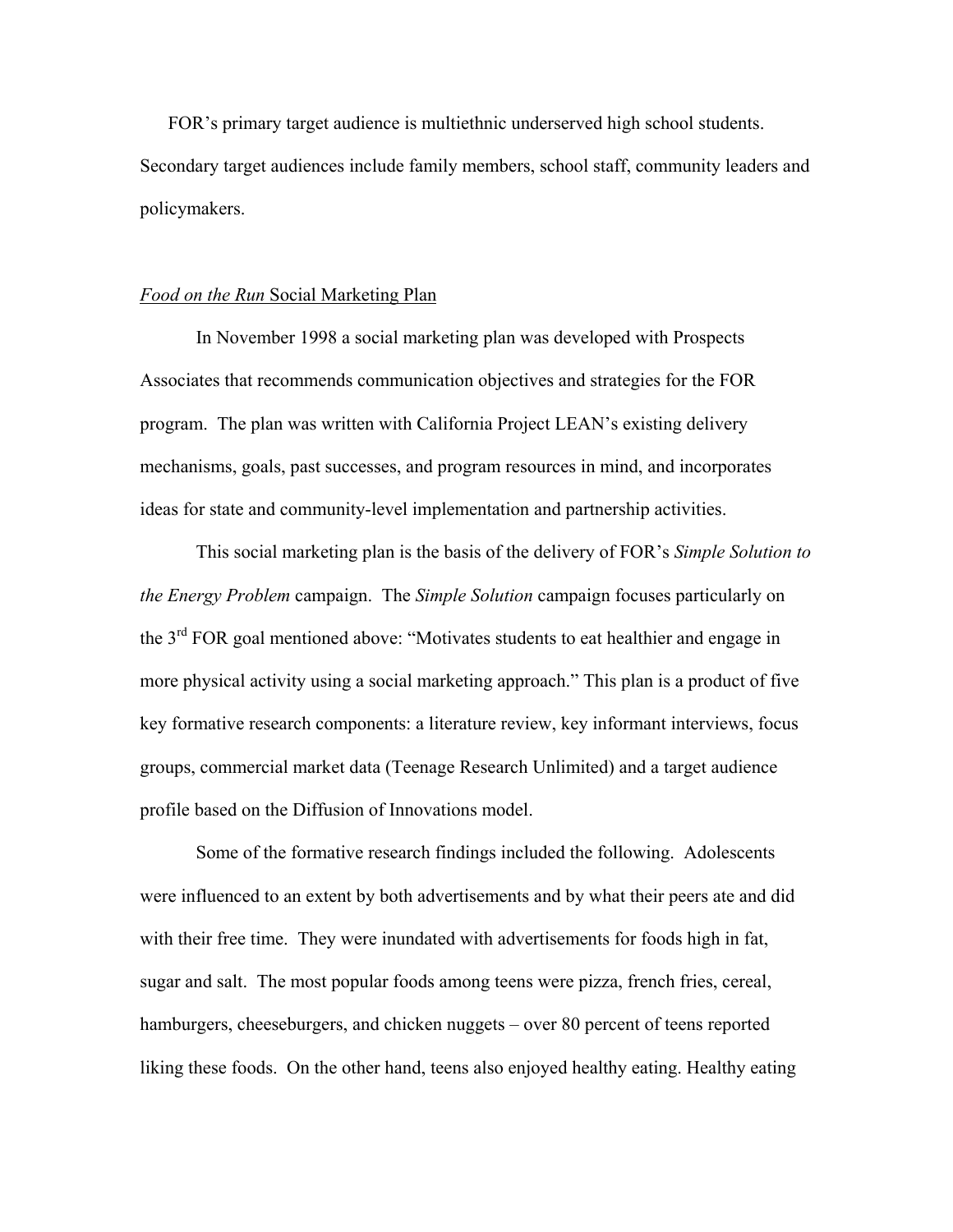was considered "in" and trending upwards. Working out was also considered "in" but physical activity and sports did not rank high on the list of the most popular leisure time activities among teens. The formative research showed that FOR's social marketing plan and main message must address these perceptions, opportunities, and competing behaviors and barriers. Finally, according to this research conducted with teens, "energy" was the concept that tied all of the elements together as a benefit and motivator for healthy eating and physical activity.

Such findings directed the development of the components of the "Simple Solution" campaign which include a poster with the equation logo and campaign slogan, public service announcements (PSA's) made for television and radio, and a countertop display with tip sheets that target specific behaviors. (See Appendix A) The equation logo and campaign slogan primarily focuses on the benefit of healthy eating and physical activity that teens care about most: energy. The tip sheet in the counter display tells teens simple ways to eat healthy and be physically active in order to have more energy.

#### **METHODS**

#### CAMPAIGN DISSEMINATION

Program coordinators at each of the FOR high school sites were instructed to disseminate the campaign materials throughout the school year beginning in November 1999. TV and radio PSA's played throughout the school year. The radio PSA's were also played on public announcement systems on school campuses. Posters and countertop displays were placed on campus walls, in cafeterias, in classrooms, in school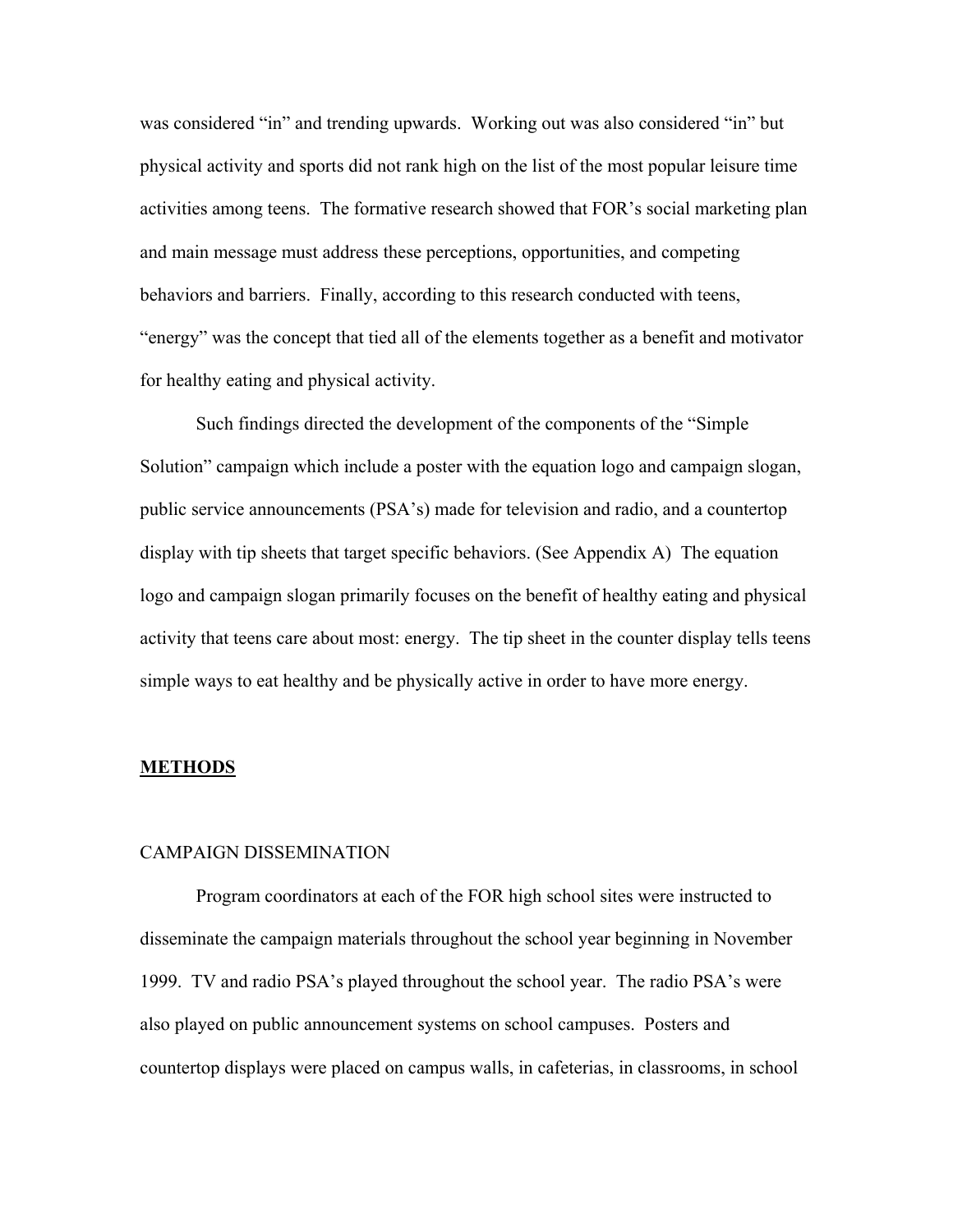offices and at school events. The majority of the dissemination of campaign materials was done by FOR high school students.

#### EVALUATION

At the beginning of the school year between the months of September and November 1999 a two-page pen and paper survey was distributed to a sample of students who attend FOR high schools throughout California where the Simple Solution campaign and accompanying materials would be released. The 13-item survey asked students about their awareness of various components of the "Simple Solution" campaign. (See Appendix B) The components included the equation logo, the slogan, and the targeted behaviors that were addressed in the tip sheets in the counter-top display as described above. The respondents were also asked to interpret the equation logo in two sentences or less. The responses were categorized and coded. At the end of the survey the respondents were asked to provide their name and contact information so that they can be tracked to complete a post-survey. The same students were surveyed pre and post. At the end of the school year between June and July, those respondents who provided contact information on the pre-test were mailed a post-survey along with a stamped envelope. A prize incentive was offered to those who returned a completed survey. All responses were coded and entered into databases. SPSS was used to organize and analyze the data. Frequency statistics were run on the appropriate survey variables and pre-post comparisons were conducted to measure a change in the awareness and exposure to the "Simple Solution" campaign. A separate evaluation component is currently being analyzed to measure behavior change.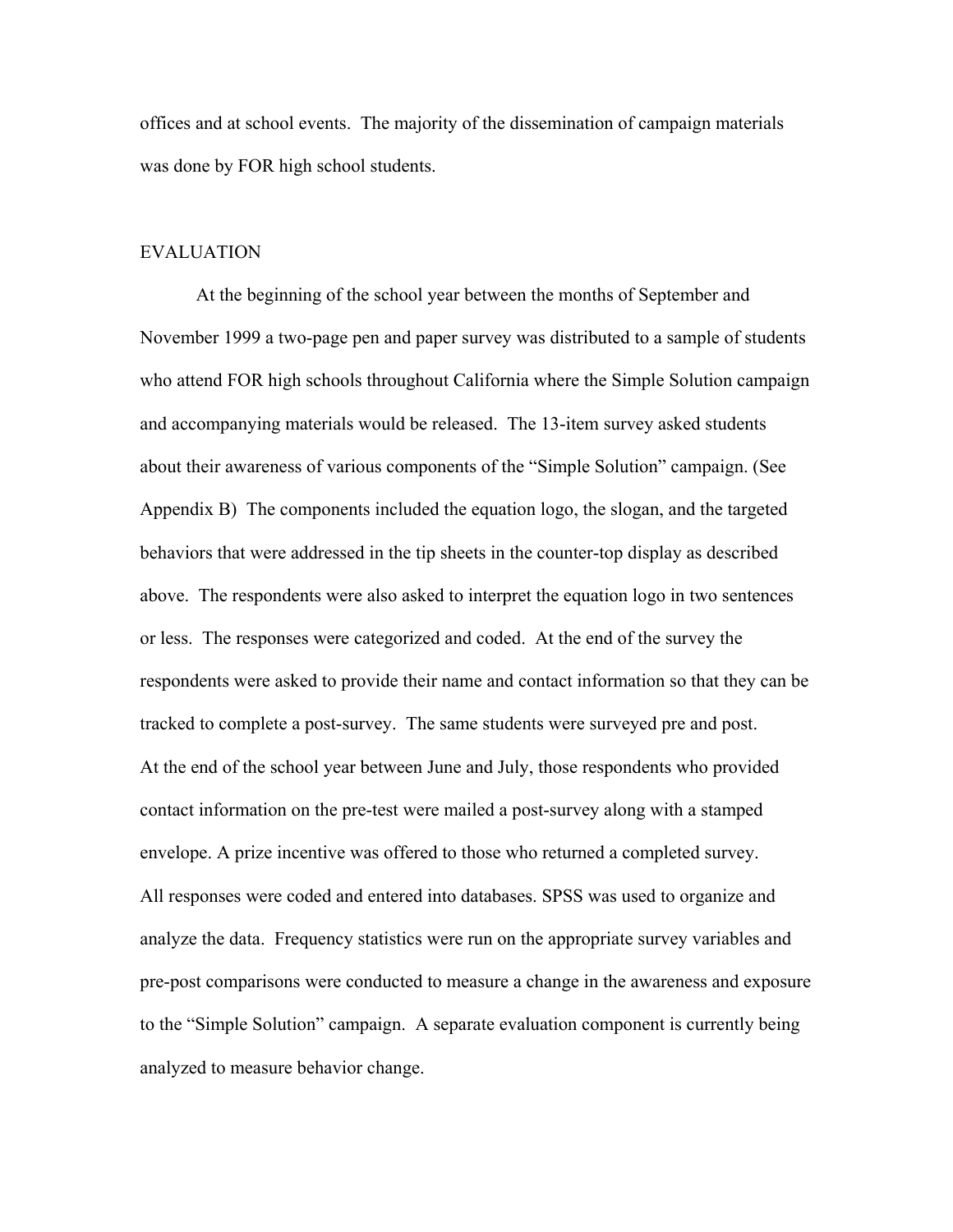# **RESULTS**

The following are the final results of the "Simple Solution" evaluation. There was a total of 66 respondents to the "Simple Solution" evaluation survey. The average age of the respondents was sixteen; 88 percent were female, 12 percent were male; 30 percent White/Caucasian, 8 percent Black/African-American, 36 percent Hispanic/Latino, 9 percent Asian/Pacific Islander, 5 percent Native American and 12 percent Other.

# RECOGNITION

Survey respondents were first asked if the equation logo (Figure 1) or any parts of it looked familiar to them.



There was a significant increase  $(p<.001)$  in the number of students who recognized, or were familiar with the "Simple Solution" equation logo. By the end of the school year 94 percent of the students surveyed recognized the logo – a 42 percent increase. The top three locations that respondents said they saw the "Simple Solution" equation were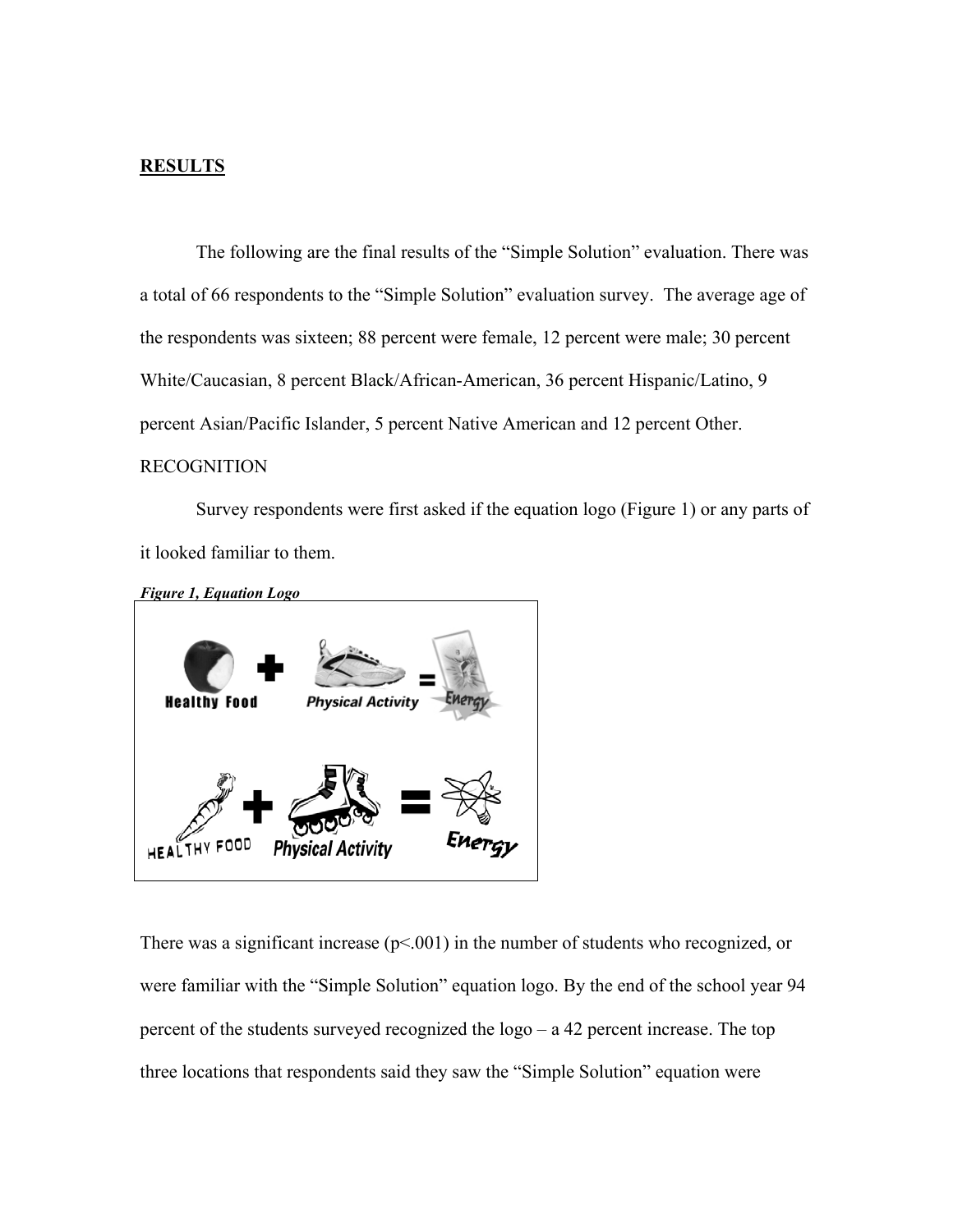posters on campus (76%), TV PSA (28.8%) and countertop display (16.6%). (Note: percentages will not add up to 100% because respondents were instructed to mark all that apply.)

Survey respondents were also asked if they were familiar with the campaign slogan, "The simple solution to the energy problem." (Figure 2)

*Figure 2, Campaign Slogan*

The Simple Solution to the Energy Problem.

There was a significant increase  $(p<0.01)$  in the number of students who were familiar with the slogan. By the end of the school year, 66 percent of the students surveyed were familiar with the slogan – a 100 percent increase. The top three locations that respondents recalled seeing or hearing the slogan were posters on campus (39.4%), TV PSA (19.7%) and countertop display (10.6%). (Note: percentages will not add up to 100% because respondents were instructed to mark all that apply.)

#### THE MESSAGE

On the survey, students were asked to interpret the "Simple Solution" equation logo (Figure 1) in no more than two sentences. Seventy-three percent of the respondents correctly interpreted the logo as it was intended, i.e., they stated that healthy eating and physical activity **provides more energy**. 13.6 percent stated that healthy food and physical activity make you healthy, 3.4 percent of respondents stated that the equation's message is to eat healthy, and 10.2 percent stated a variety of other messages.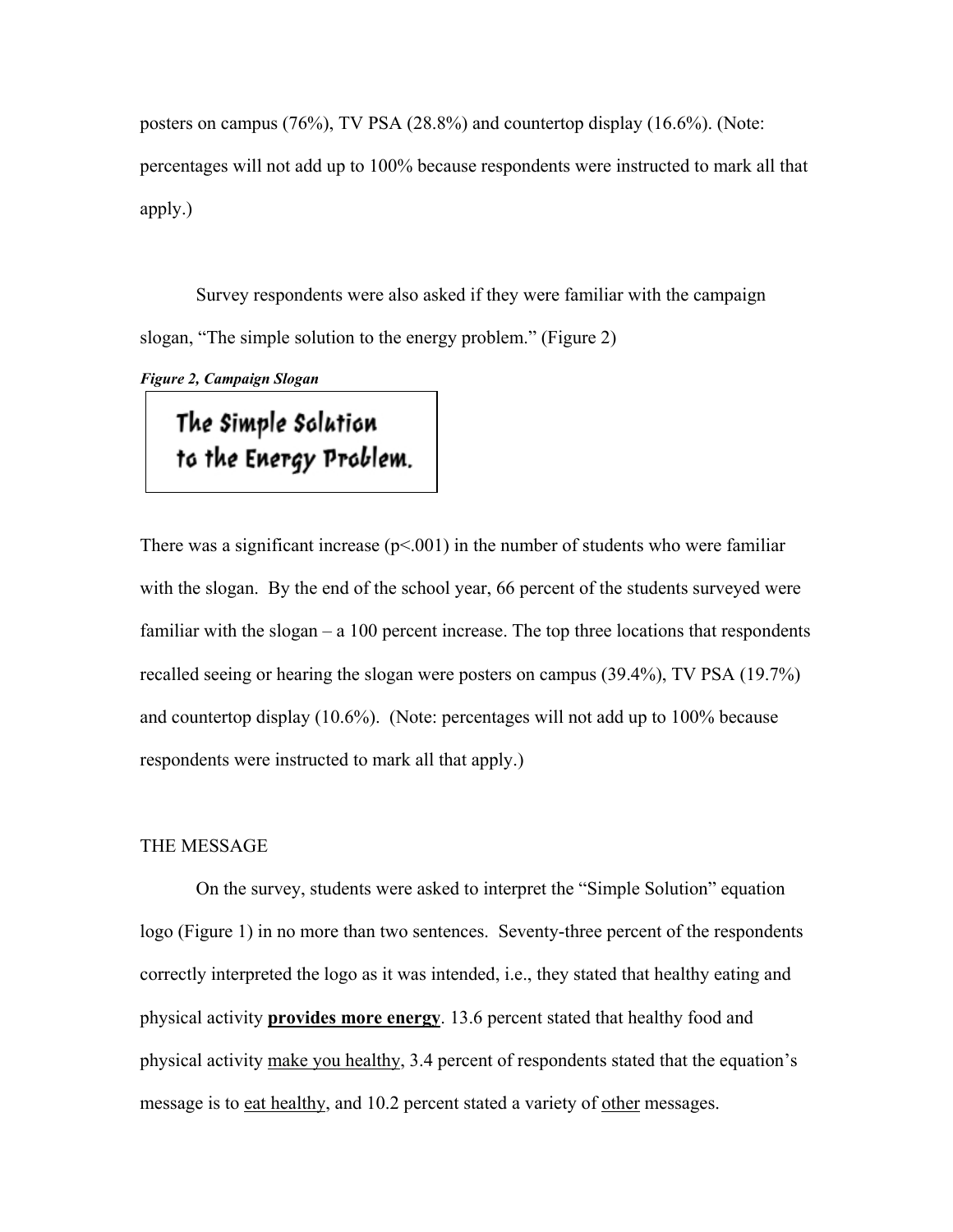| <b>Message Interpretation</b> |         |
|-------------------------------|---------|
| Energy                        | 73.0%   |
| Makes you healthy             | 13.6%   |
| Eat healthy                   | $3.4\%$ |
| Other                         | 10.0%   |

**Table 1. Interpretation of campaign message by survey respondents.** 

# TARGETED BEHAVIORS

As explained earlier there was a countertop display developed with accompanying tip sheets that targeted specific desired behaviors to go with the "Simple Solution" message. On the survey, respondents were asked if they were likely to participate in the targeted behaviors within the coming year. 87.9 percent of the students responded that they plan to eat healthier snacks; 78.8 percent responded that that they plan to eat more low fat foods; 95.5 percent responded that they plan to eat more fruits and vegetables; 92.4 percent responded that they plan to move their bodies at least 30 minutes per day and 90.9 percent of the students responded that they plan to be more active.

There was a ten to eighteen percent positive change in intent to practice these healthier behaviors. Respondents seemed more likely to try to eat more fruits and vegetables and to move their bodies at least 30 minutes per day within the coming year.

| <b>Targeted Behaviors</b>              | % likely to<br>participate | % change pre-to-post |
|----------------------------------------|----------------------------|----------------------|
| Eat healthier snacks.                  | 87.9%                      | 10%                  |
| Eat more low fat foods.                | 78.8%                      | 18%                  |
| Eat more fruits and vegetables.        | 95.5%                      | 10%                  |
| Move body at least 30 minutes per day. | 92.4%                      | 11%                  |
| Be more active.                        | 90.9%                      | $9.5\%$              |

**Table 2, Intent to practice behaviors targeted in** *Simple Solutions* **campaign.**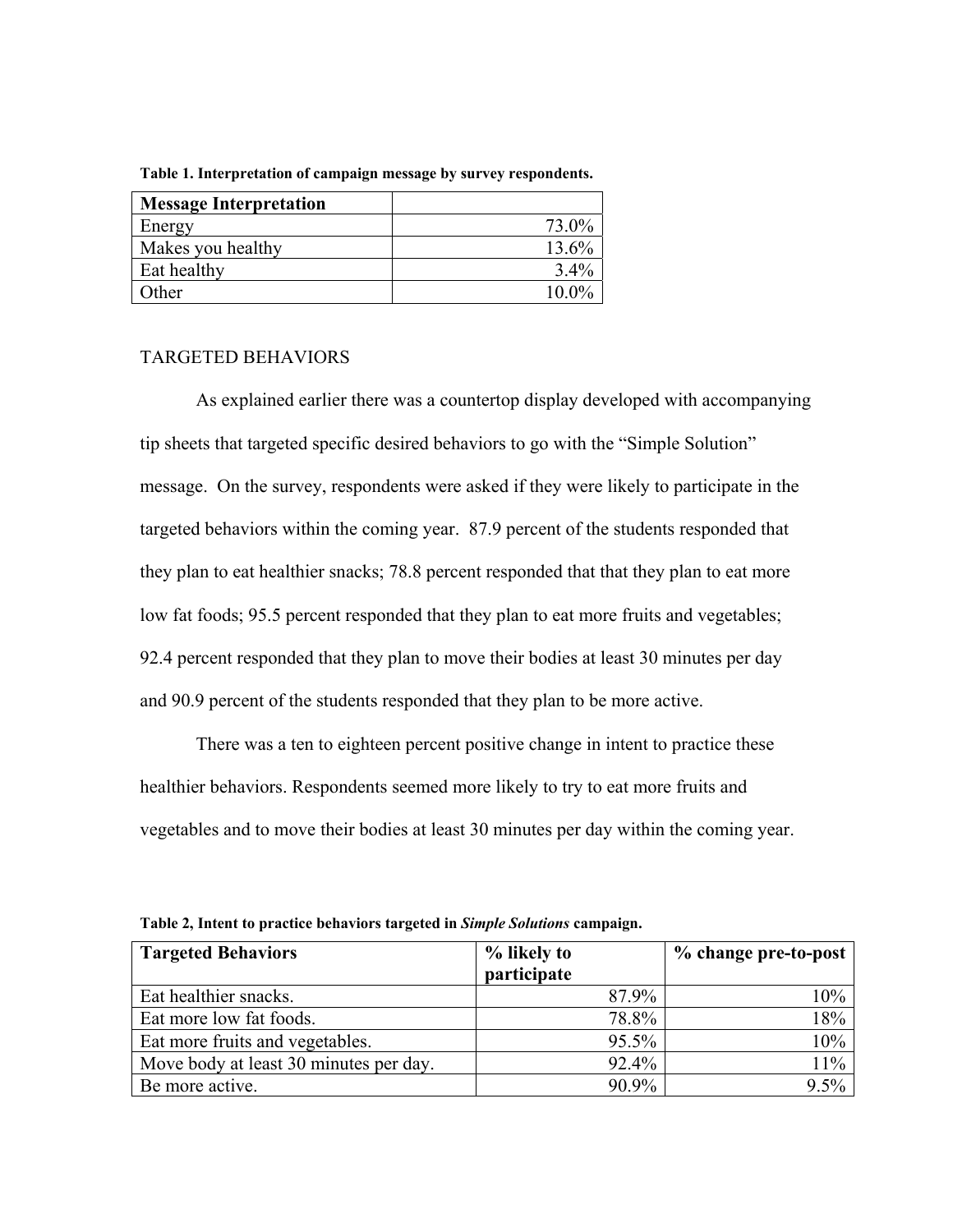## **DISCUSSION**

The "Simple Solution" evaluation has demonstrated some success in the recognition and awareness of various components of the campaign in its first year. There were some limitations, however to this evaluation. First, the sample size was small, however, there was good statewide geographic and ethnic representation in the sampling. Secondly, this survey did not include an "unaided recall/awareness" component. In other words all survey items were directed only to specific components of the "Simple Solution" campaign rather than beginning by asking if the respondents recalled any health message without mentioning the specific campaign, then proceeding to probe into the specific campaign. Third, although the TV PSA was listed as one of the top three locations that respondents to the survey recalled seeing or hearing the logo and/or slogan, it has not yet been validated since the placement of the PSA's have not yet been formally tracked.

Despite the main limitations, significance at the p<.001 was detected indicating true success in recognition and awareness. In addition, the evaluation demonstrated that the campaign message was easy for this target audience to understand. Although not at a highly significant level of change from pre to post-testing, intentions for practicing specific positive healthy behaviors were high at post-test.

The evaluation of the *Simple Solution* campaign will be completed with an analysis of how much influence this campaign had on any nutrition- and physical activity- related behavior change that occurred in the 1999-2000 project year. That data is currently being analyzed.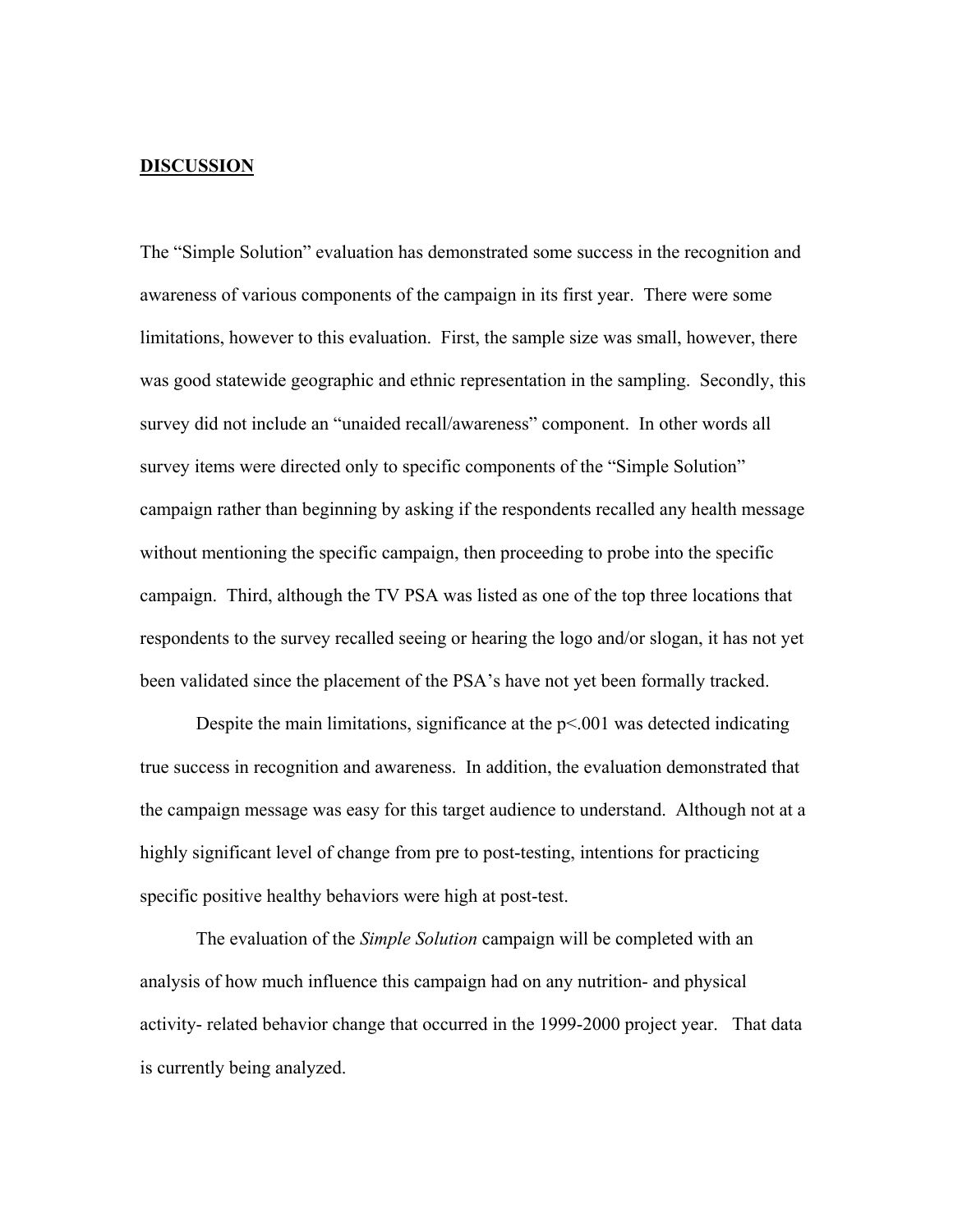# RECOMMENDATIONS

The following are recommendations based on the 1999-2000 evaluation findings for the Simple Solutions campaign.

# CAMPAIGN IMPLEMENTATION

- Promotion of the Simple Solutions campaign must continue on through future school years. Continuing the campaign will help to ensure repetitive exposure of the message to high school students, while addressing the constant change in the make-up of the student population of campuses.
- A variety of strategies should be implemented to promote the campaign to further increase exposure and familiarity with the equation logo and slogan. The poster should be strategically placed in many locations on the high school campus; student advocates should actively pursue placement of the radio and television PSA's on stations and on campus; students at FOR school sites should conduct events to accompany the targeted behaviors of the campaign to further elicit both behavioral intent and change.
- The Simple Solution campaign should begin to be introduced to other high schools, youth organizations, and adolescent oriented channels in California. Currently its promotion and implementation is primarily limited to *Food on the Run* high school sites.
- Communication, marketing and program intervention professionals at the State should formally compile a brief manual on specific uses of the *Simple Solution*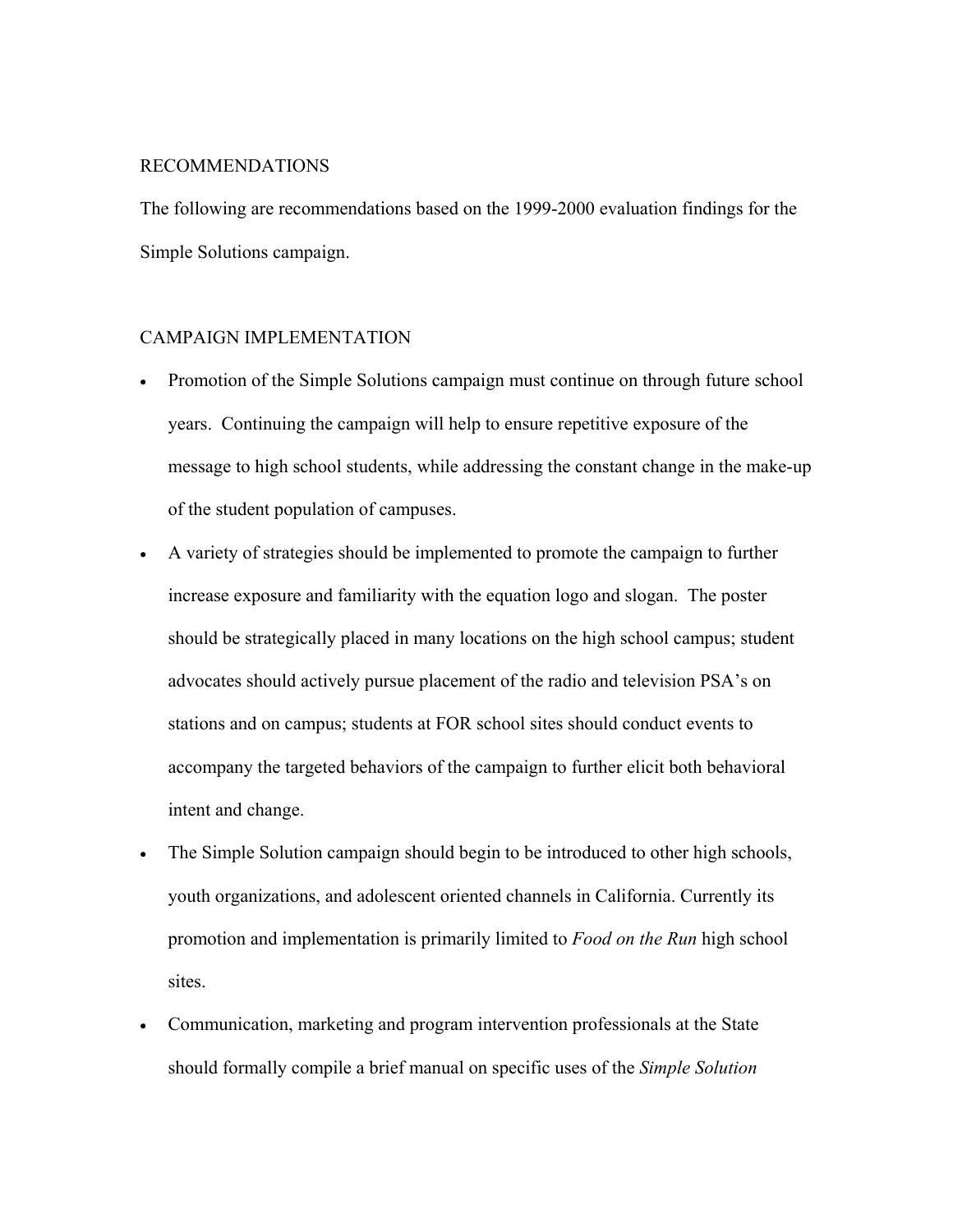campaign materials including how to use and place the materials, campaign planning, and a comprehensive list of ideas.

# EVALUATION

- A larger sample size should be used to conduct a more reliable evaluation of the *Simple Solution* campaign.
- An unaided awareness/recall component should be added to the survey.
- For future evaluation of the campaign, a post-only, intercept interview style methodology with an added unaided awareness/recall component should be conducted. This would be a stronger method yielding more accurate results on the effectiveness of this social marketing/communications campaign.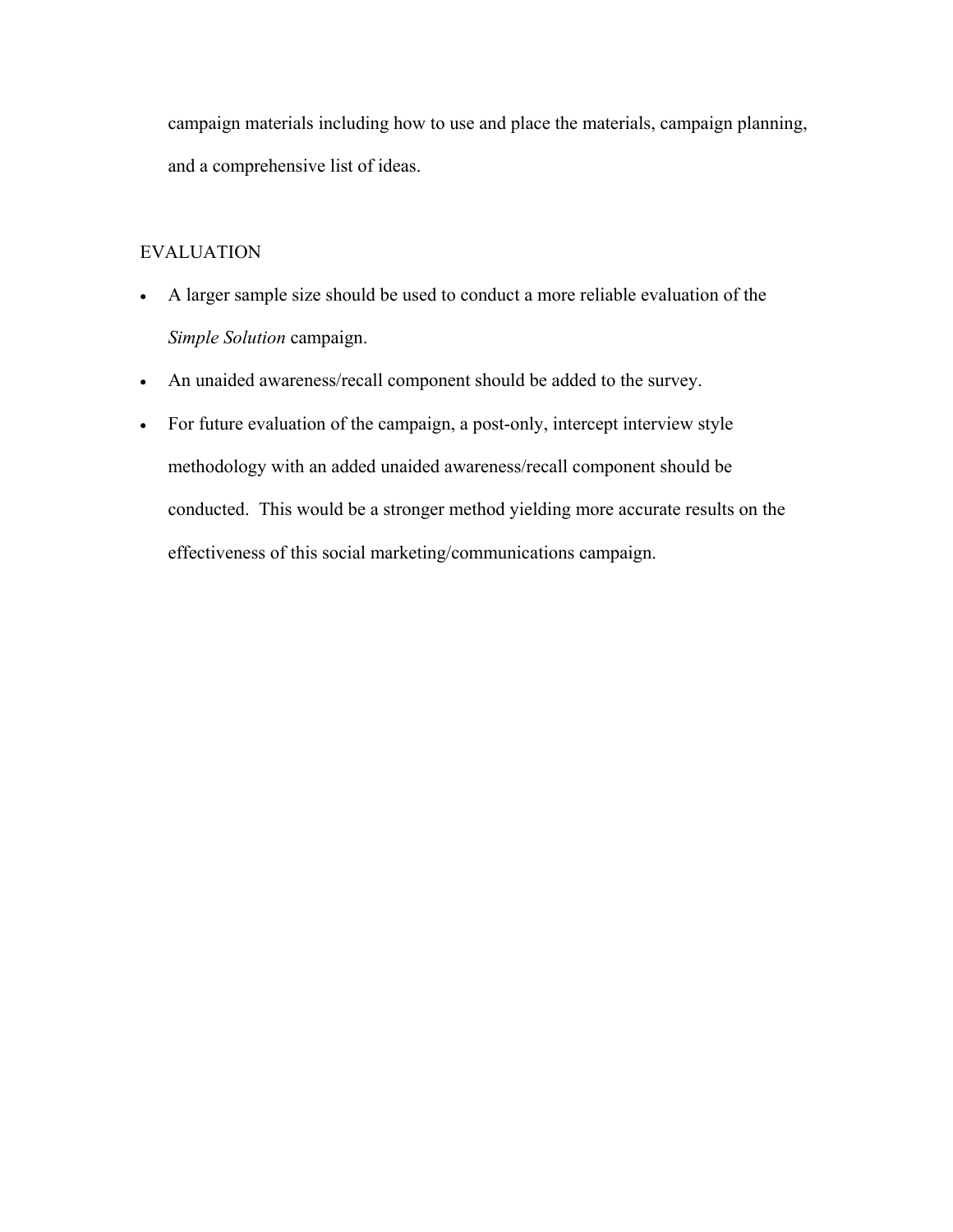# **APPENDIX A**

- 1. Simple Solution poster
- 2. Simple Solution illustrated logo
- 3. Countertop display
- 4. Tip sheets (front and back)
- 5. Public Service Announcement scripts (radio)

[*Note: Please call or email CA Project LEAN staff to access these materials or check the CA Project LEAN Materials Order Form. Thank you.*]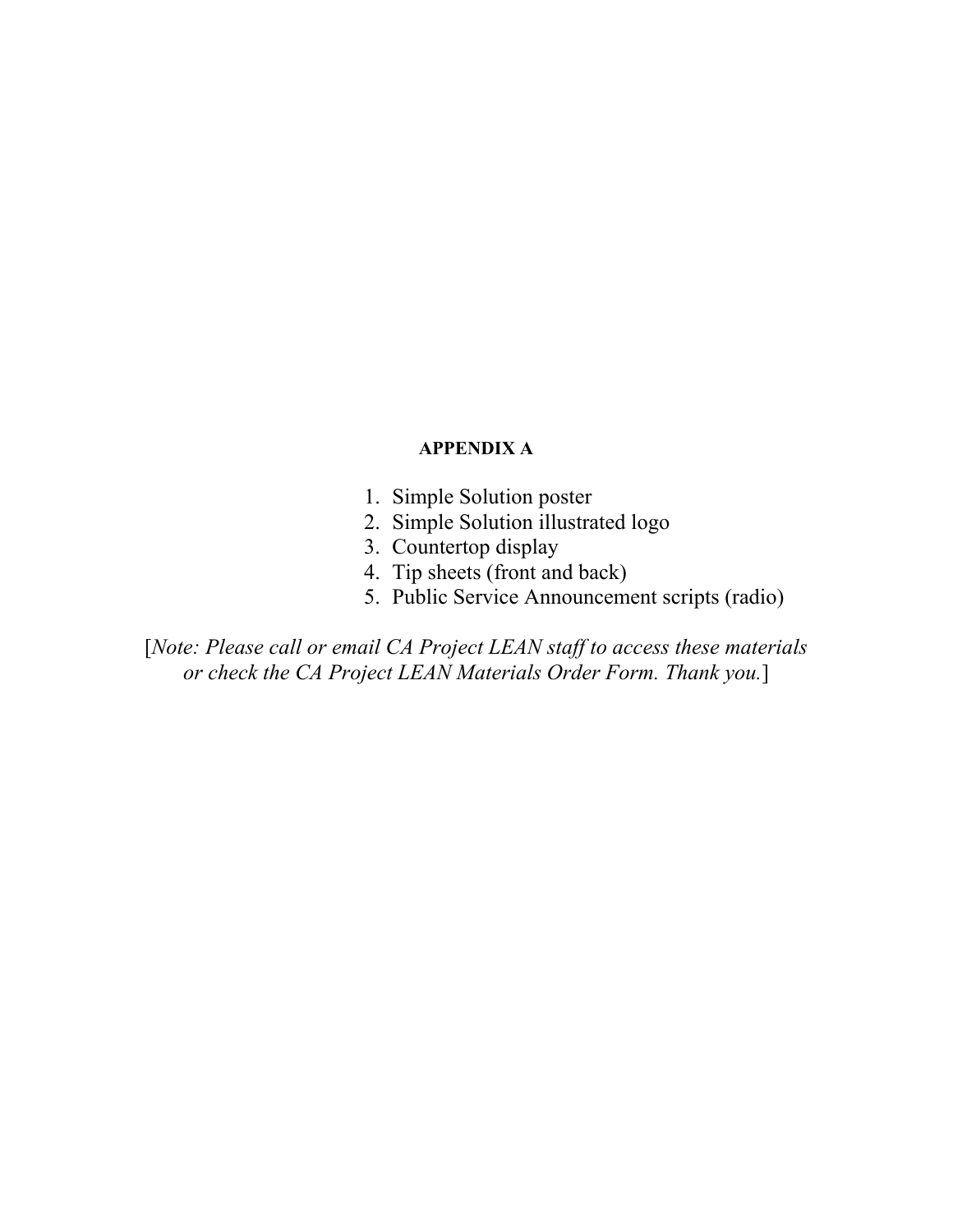# APPENDIX B

Evaluation Survey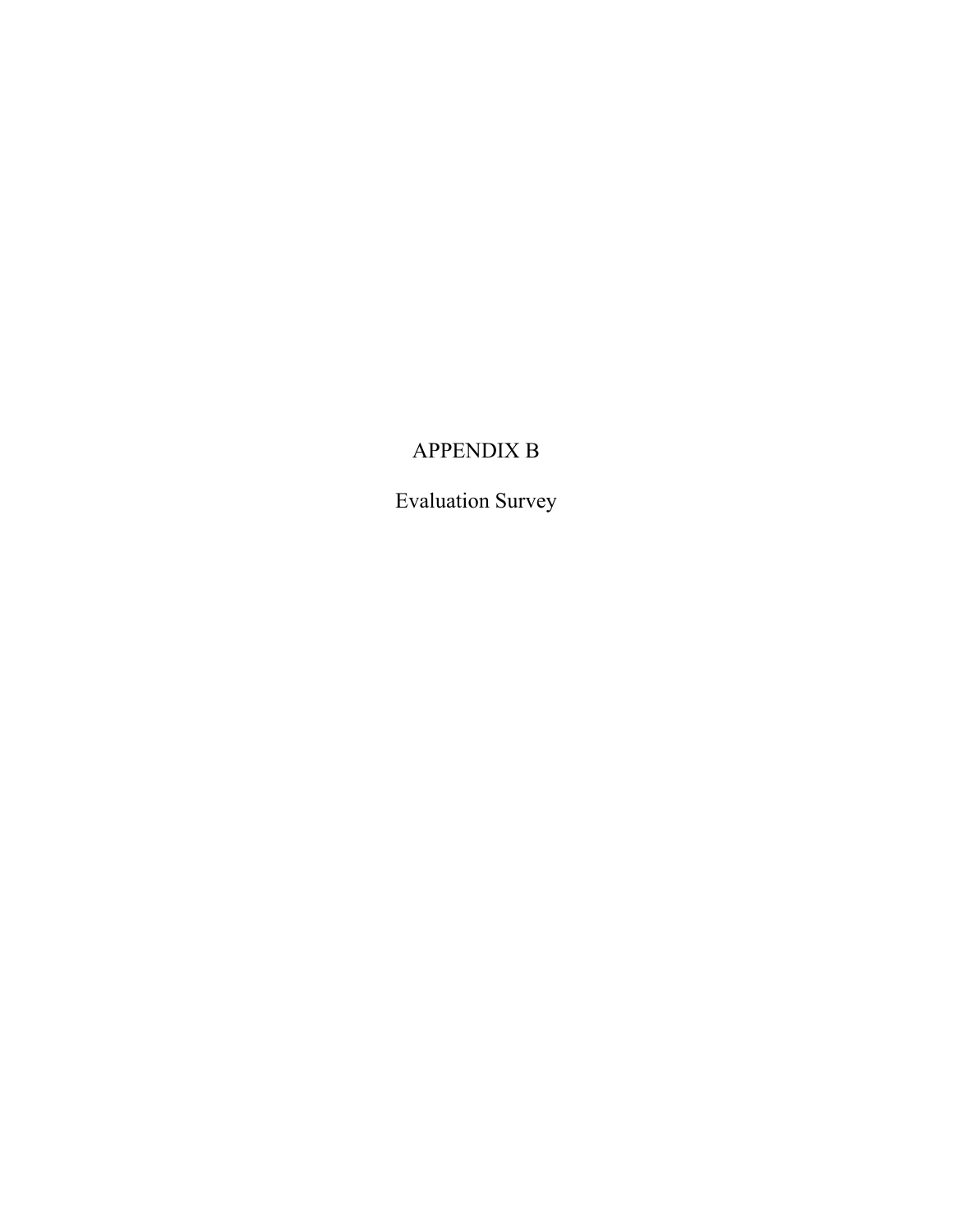# Tell me something....

**1. Do either of these, or parts of them, look familiar to you: YES or NO** 



 **1a. If YES, where have you seen it?** 

- **\_\_ Poster on campus**
- **\_\_ Counter display**
- **\_\_ TV ad (at school or at home)**
- **\_\_ Newsletter**
- Other places: **with a control of the places:**
- **1b. In no more than 2 sentences explain what it means to you.**